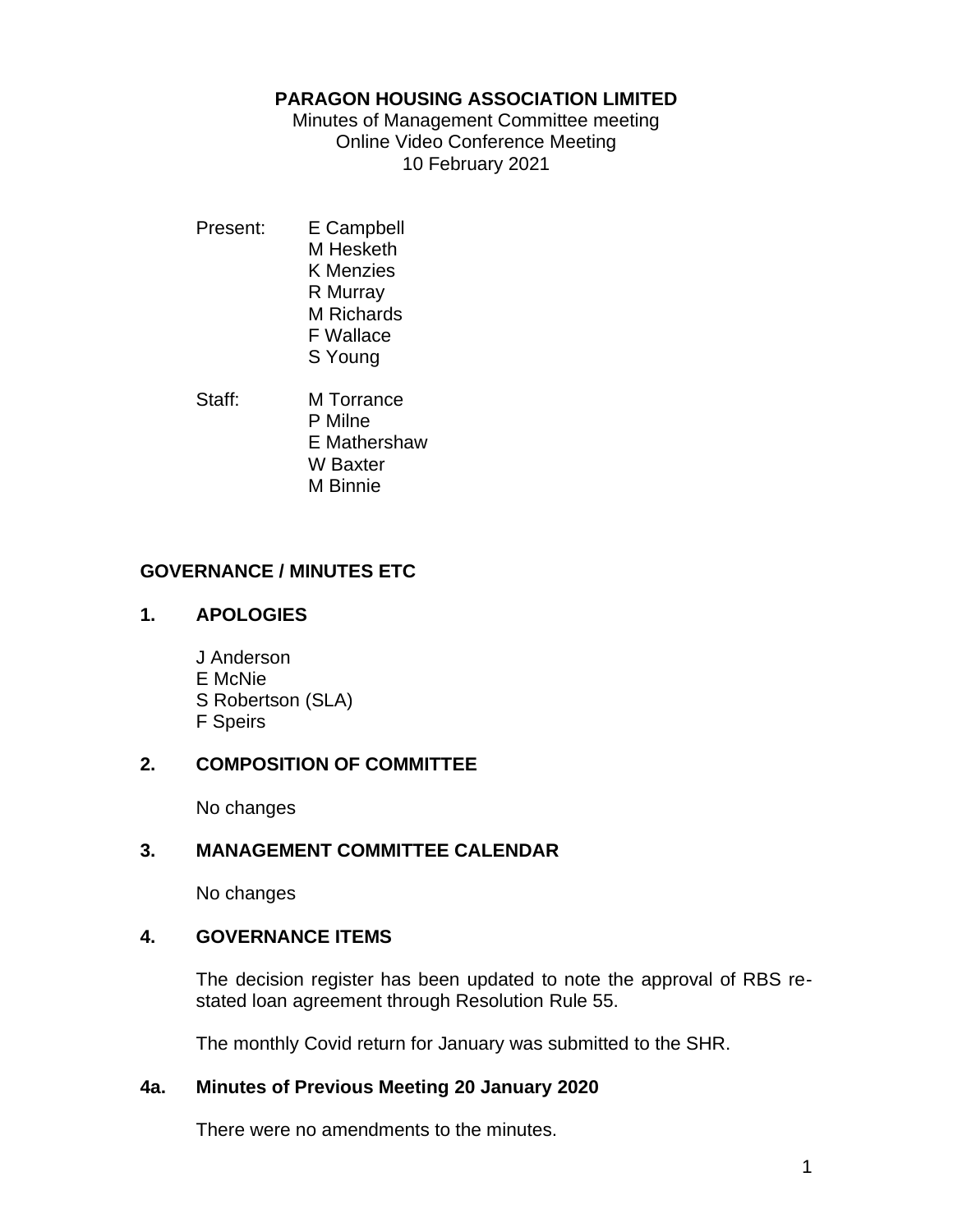Proposed: E Campbell Seconded: K Menzies

#### *Minutes Approved*

#### **4b. Matters Arising**

Information on the Association's decision for the rent increase for 2021/22 was posted on our Facebook page. The letters to tenants will be issued before the end of the month and a press release will be released alongside this.

All other matters covered under agenda.

## **5. BUSINESS ITEMS**

#### **5a. PHA Route Map Progress**

The current lockdown restrictions have been extended.

We continue to carry out essential services only acting in accordance with the guidance with staff continuing to work from home. We have also ensured that staff attending the office for duties are only for those that cannot be carried out from home.

A service update letter was issued to all tenants and factoring owners mid January. We continue to update our website and Facebook page.

There are no contracts on site apart from external works such as Painterwork and Open Space Maintenance.

Estate inspections are only being carried out on a priority basis.

## **5b. Treasury Management Strategy**

P Milne advised that treasury management will need to be looked at in detail as part of the budget and business plan review.

Amendments to loan agreement was approved and the credit facility was extended to Dec 2021.

Covenant – up by an additional £250k of expenditure this year. This has opened the door for more covenant relaxations.

Libor rate is changing to SONIA rate which is just a different way of working out interest rates.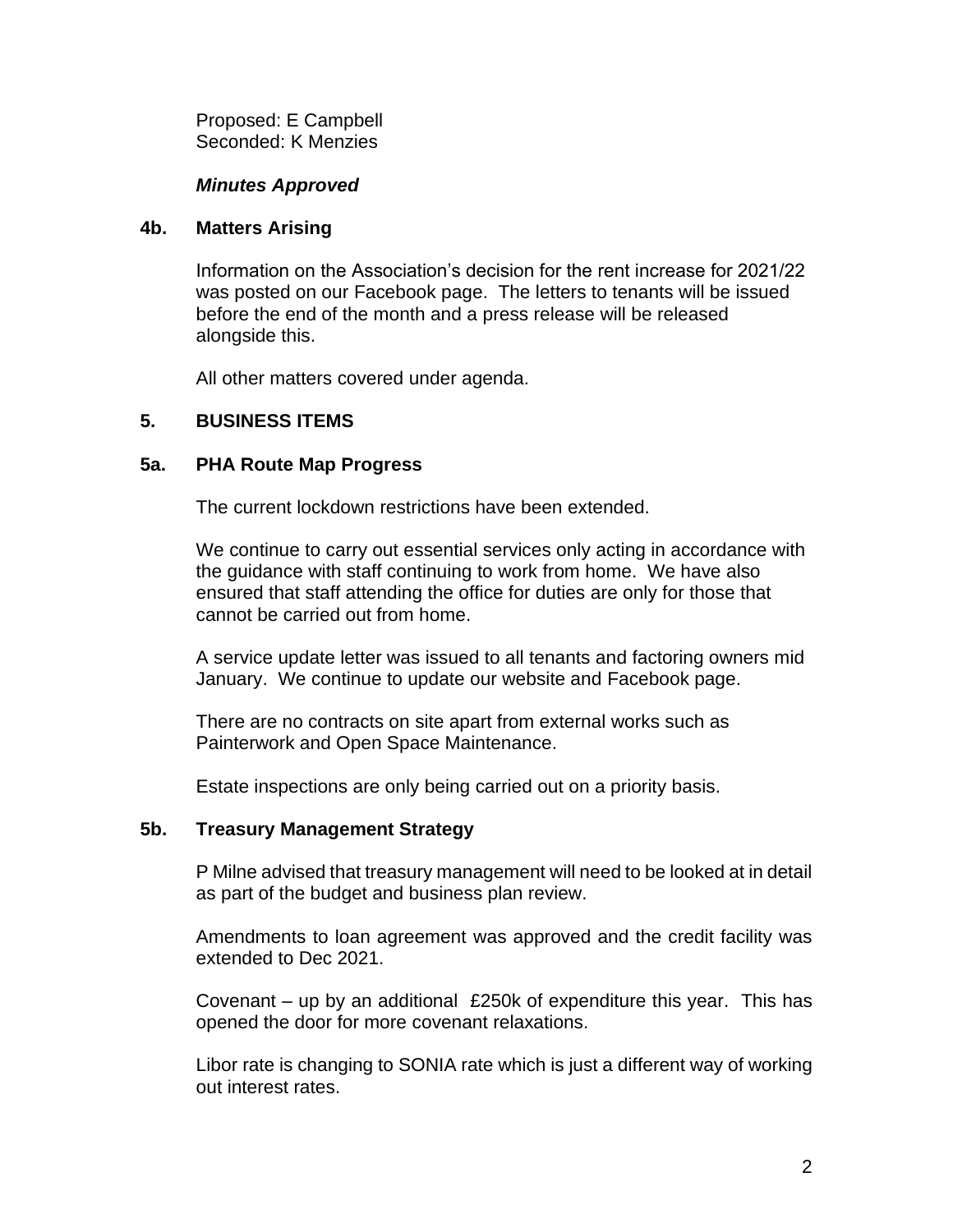## **5c. Management Accounts and Covenant Compliance Reports for the period to 31 December 2020**

P Milne provided an overview of the reports.

There was discussion on the underspend for the year and it was noted that once we know exactly how much we are down because of Covid impact we will go back to the bank when we have figures in place to look at relaxing the covenant for future years.

## *Committee members approve the management accounts for Q3.*

## **5d. Development Update**

Ongoing discussions on potential developments.

Post contract issues with the Alva development are making progress.

#### **5e. JRW Repairs**

W Baxter advised that negotiations have started with the contractor following discussion with committee members at the January meeting.

A 10% increase in the JRW rates was discussed with the contractor.

This is tied into performance and the contractor is fully aware of this.

Performance will be measured tightly over the first 6 months and will be reported to committee on monthly basis then we will start negotiations on next year subject to lockdown restrictions being lifted to allow nonessential works to progress.

#### *Committee members agreed to accept the proposed increase and arrangements.*

W Baxter will formally accept the proposal through the Quantity Surveyor.

## **5f. Rule Review**

As previously discussed M Torrance advised that there is a requirement to update to the new 2020 model. We are currently using the 2013 version updated to 2015 model rules. The decision was taken to delay the SGM in the expectation that this could be held at a venue.

A SGM will need to be held to review and approve the new model rules. This will need to be done online if there is no prospect of a face to face event.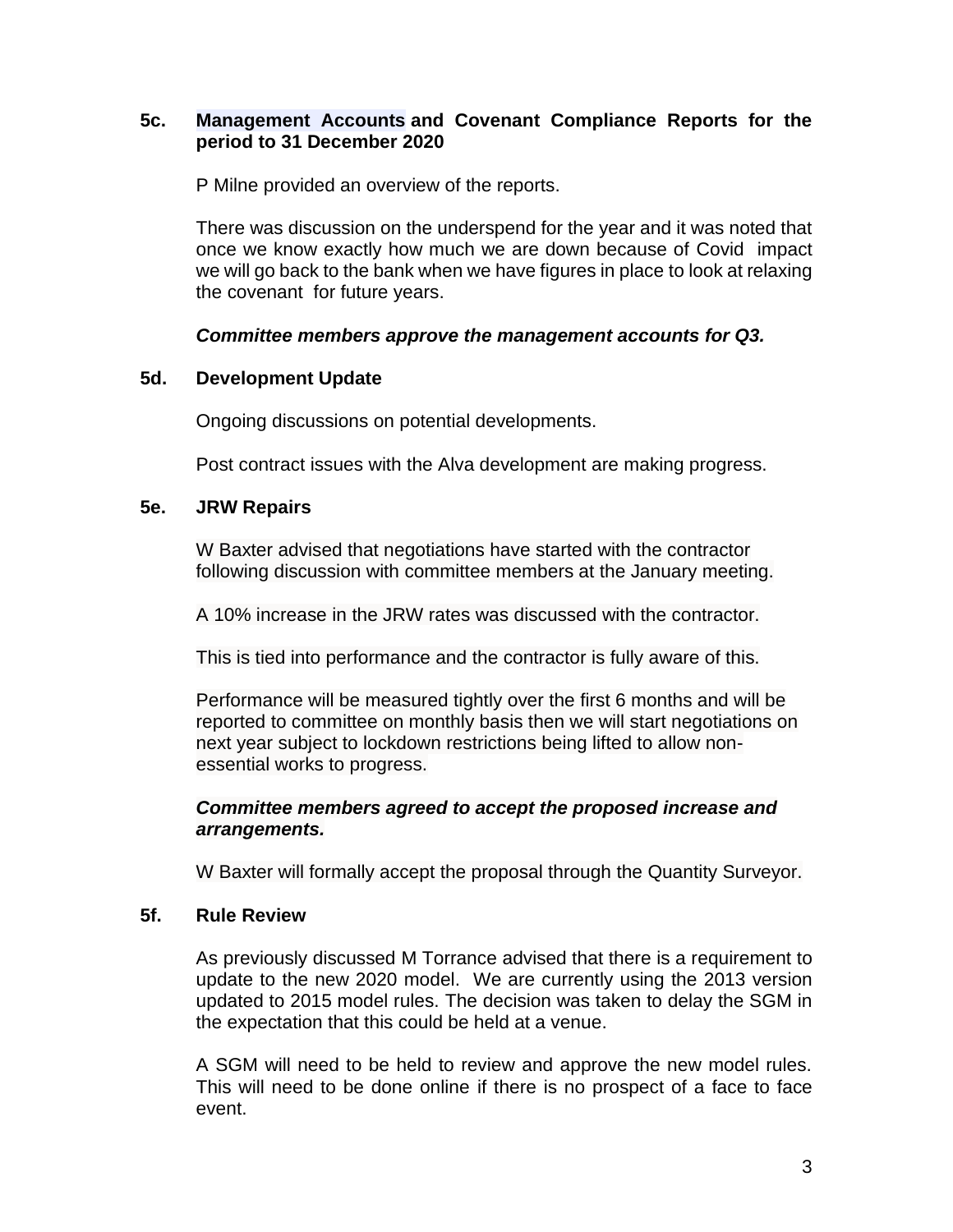*Committee members approve for M Torrance to progress the rule review and organise a virtual SGM .*

#### **5g. Internal Management Plan – Strategy Review**

The away days were planned for April last year to review the IMP but were cancelled due to covid.

M Torrance asked committee members how they would like to carry out the review this year online. There was discussion on this and it was agreed to M Torrance to look at each session required and then members will decide who would be best to attend each session.

## **5h. EVH Salary Ballot**

Staff declared an interest and left the meeting.

Members agreed support the JNC recommendation. Staff re-joined the meeting.

M Torrance will return the ballot paper to EVH.

## **6. FINANCE & GENERAL PURPOSES**

#### **6a. Finance & General Purposes**

The minutes of the last meeting held on  $12<sup>th</sup>$  December were previously issued.

## **6b. Pensions Update**

P Milne confirmed the meeting with Gordon Birrell from Chiene & Tait will be on 17<sup>th</sup> February at 10.30am. As well as the pensions working group, all management committee members are invited to attend.

## **7. HOUSING MANAGEMENT & INVESTMENT**

## **7a. Housing Management & Investment**

The last meeting was held on the 19<sup>th</sup> January and the draft minutes have been circulated.

## **7b. Arrears/Voids/Repairs**

E Mathershaw went through the report.

It was noted that since we have been unable to carry out settling in visits with new tenants due to covid, Knowledge Partnership will carry out email and phone surveys. The survey will be more structured and focus on the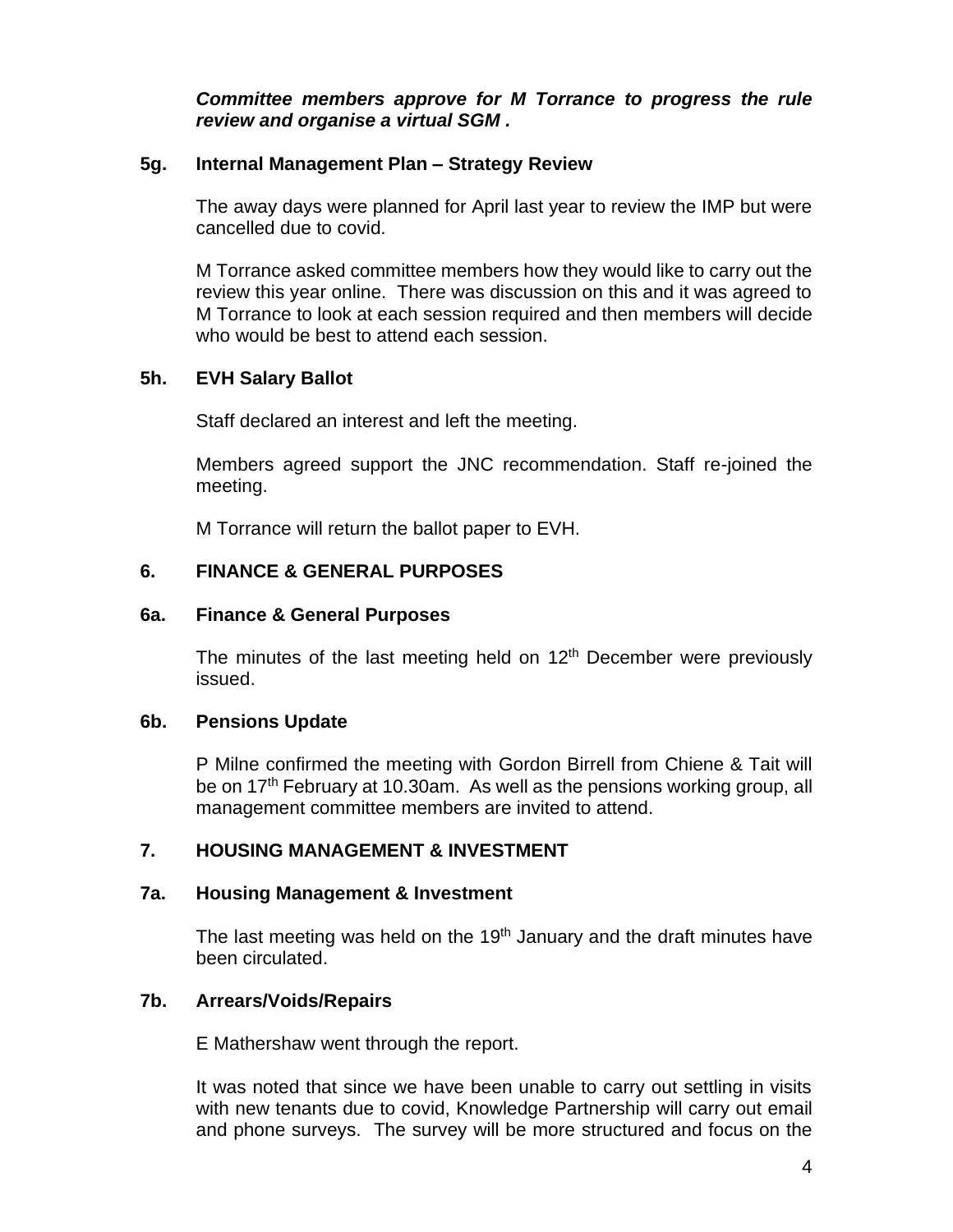seven ARC indicator questions. Our Allocations policy is due for review and the feedback form the surveys will be useful as part of the review.

There was discussion on the impact the current covid restrictions have on decrees. It was noted that under normal circumstances around half of cases would have been brought to a conclusion by now and not allowed to get to the stage they are at.

#### **7c. Eviction Reports**

None

#### **7d. Programme Report**

W Baxter advised that there are no major changes from last month's report. All contracts are still on hold apart from external works such as Painterwork and Open Space Maintenance.

The Painterwork and Electrical work frameworks have both been extended to March 2022 in line with PCS and OJUE rules due to covid 19 (unforeseen circumstances) with notices issued advising all of this.

BBOOMs – we have met our target of purchasing 5 this financial year with an opportunity for a further one subject to S/G approval.

It was clarified that the mid cycle gutter clean is carried out every 3 years as part of the 6 year planned maintenance and painterwork cycle.

## **8. COST PLAN / TENDERS**

#### **8a. None**

## **9. AUDIT COMMITTEE**

#### **9a. Audit Committee**

The last meeting was held on the 9<sup>th</sup> February and the draft minutes have been circulated. The Internal Auditor was in attendance at the meeting.

Tenant Participation audit was satisfactory. Out of four objectives, two were marked good and two satisfactory. Some things in action plan we have not been able to do because of covid. The auditors used the Scottish Government's Tenant Participation checklist as a baseline. There were no recommendations because there is an action plan in place.

KPI Audit - the audit was carried out and no issues were raised on site. We await the draft report.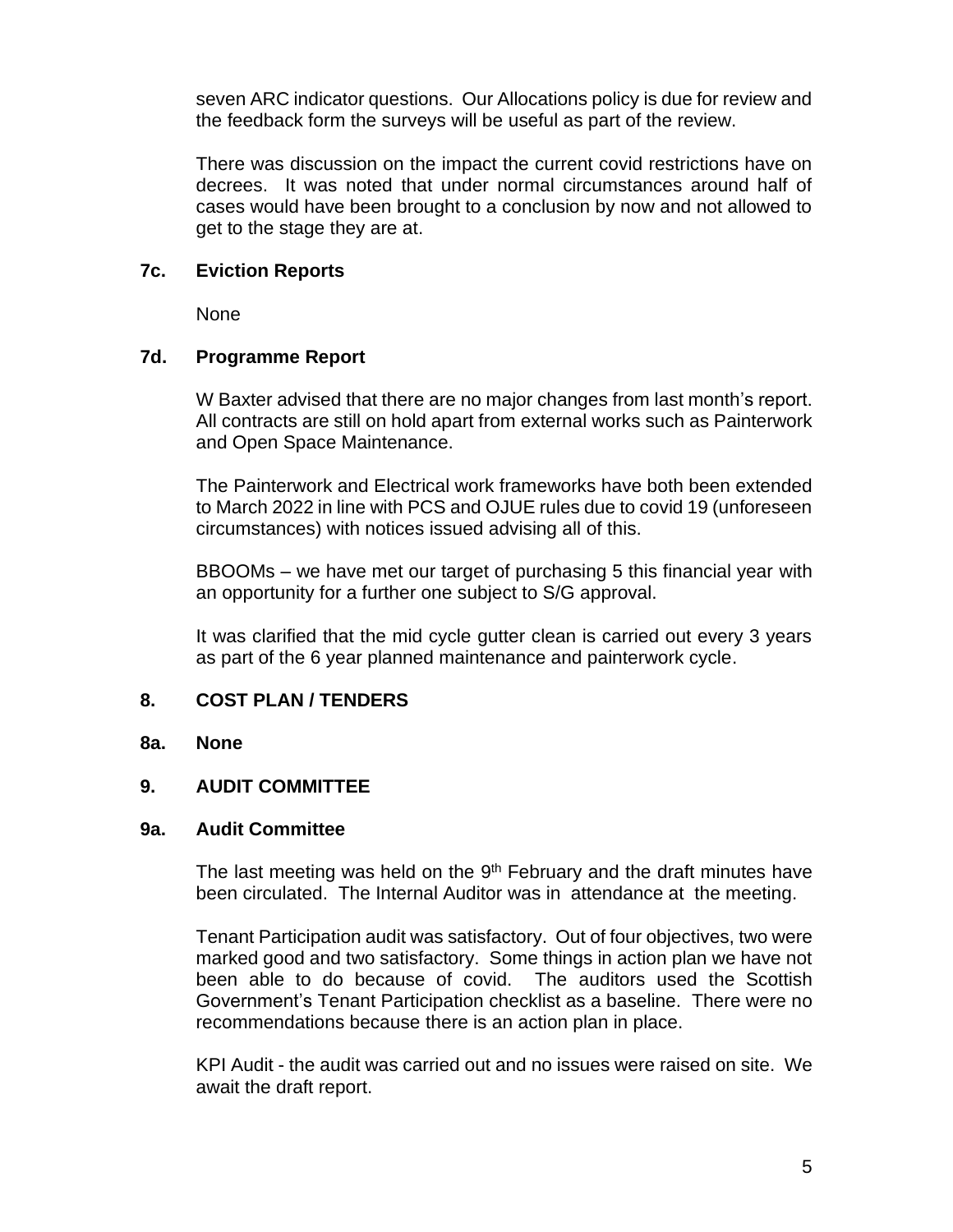Gas Audit – W Baxter advised that he had the first meeting with the Internal Auditor to discuss setting up the evidence folder and has a further meeting on Friday.

The management team are to review the follow up to recommendations from audits.

External Audit – a meeting is being held tomorrow to discuss the planning process and the auditors aim to be on site mid July to carry out the audit.

#### **9b. Internal Audit**

As above.

#### **10. HEALTH & SAFETY**

#### **10a. Health & Safety Update**

A meeting was due in February. M Torrance and W Baxter will issued a proposed date for the next meeting.

ACS acting on behalf of EVH are due to carry out an audit of the office health and safety – a date has to be re-arranged.

Work is ongoing updating risk assessments.

The health & wellbeing project has started with the consultant employed talking to all staff.

The recording of office inspections electronically is working well.

W Baxter will present an update on a contractor safety matter at the next H&S sub committee meeting. This does not relate to tenant safety.

#### **10b. Healthy Working Lives**

M Torrance advised that she has received an email from the Healthy Working Lives team advising that assessments have been postponed for 6 months into the summer.

#### **11. REGULATORY ISSUES**

- **11a. None at this time**
- **12. POLICY ISSUES**

#### **12a. Policy Monitor**

It was noted that the policy monitor will be updated for the next meeting.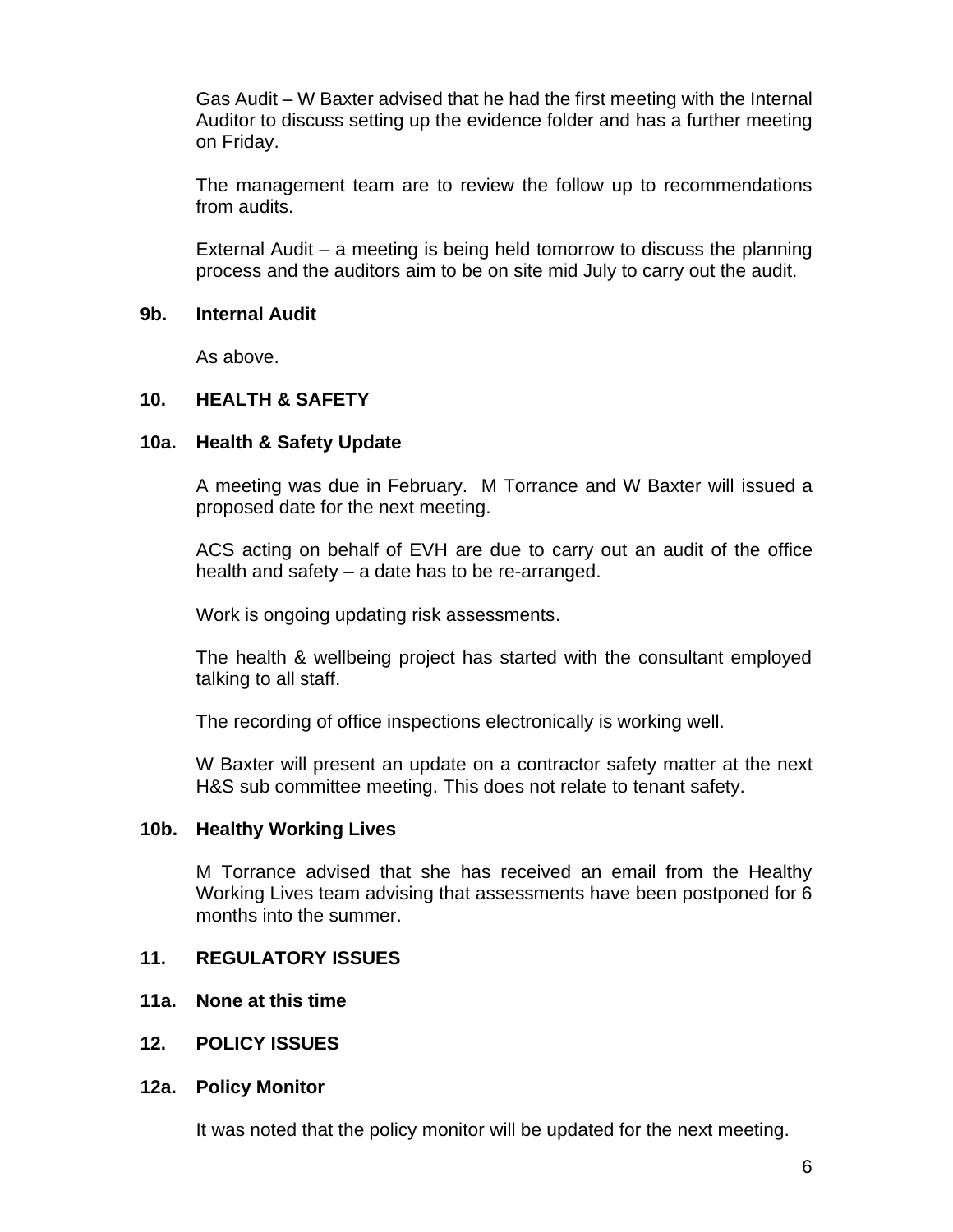## **12b. Draft Risk Management Policy**

The feedback was for some visual representation on risk levels . M Torrance presented an extract from the risk register showing a visual key and committee members agreed the format looks good. This will be incorporated into the draft and reissued for approval.

#### **12c. Draft Management Committee Training & Development Policy**

M Torrance advised that there are a couple of minor changes to make the policy around practical issues. These were highlighted and the following agreed

- No requirement for management committee approval for training course attendance . M Torrance or P Milne can approve in line with policy and if budget available.
- If a committee member wishes to take part in a formal qualification that will still come to management committee for approval.

#### *Committee members approve the Management Committee Training & Development Policy.*

## **13 STRATEGY, POLICY, RESEARCH DEVELOPMENTS**

#### **13a. Grangemouth Housing Masterplan**

Discussions are ongoing.

## **14 TRAINING & DEVELOPMENT**

## **14a. Annual Appraisal Report & Training Plans**

F Wallace to arrange with F Speirs to carry out appraisal.

#### **14b. Committee Training Feedback report**

The feedback from those who attended the Office 365 training is that they just need practice using it.

## **14c. Conference & Training Schedule**

To note

## **ANY OTHER BUSINESS**

Connecting Scotland Project – the hardware is due to be delivered.